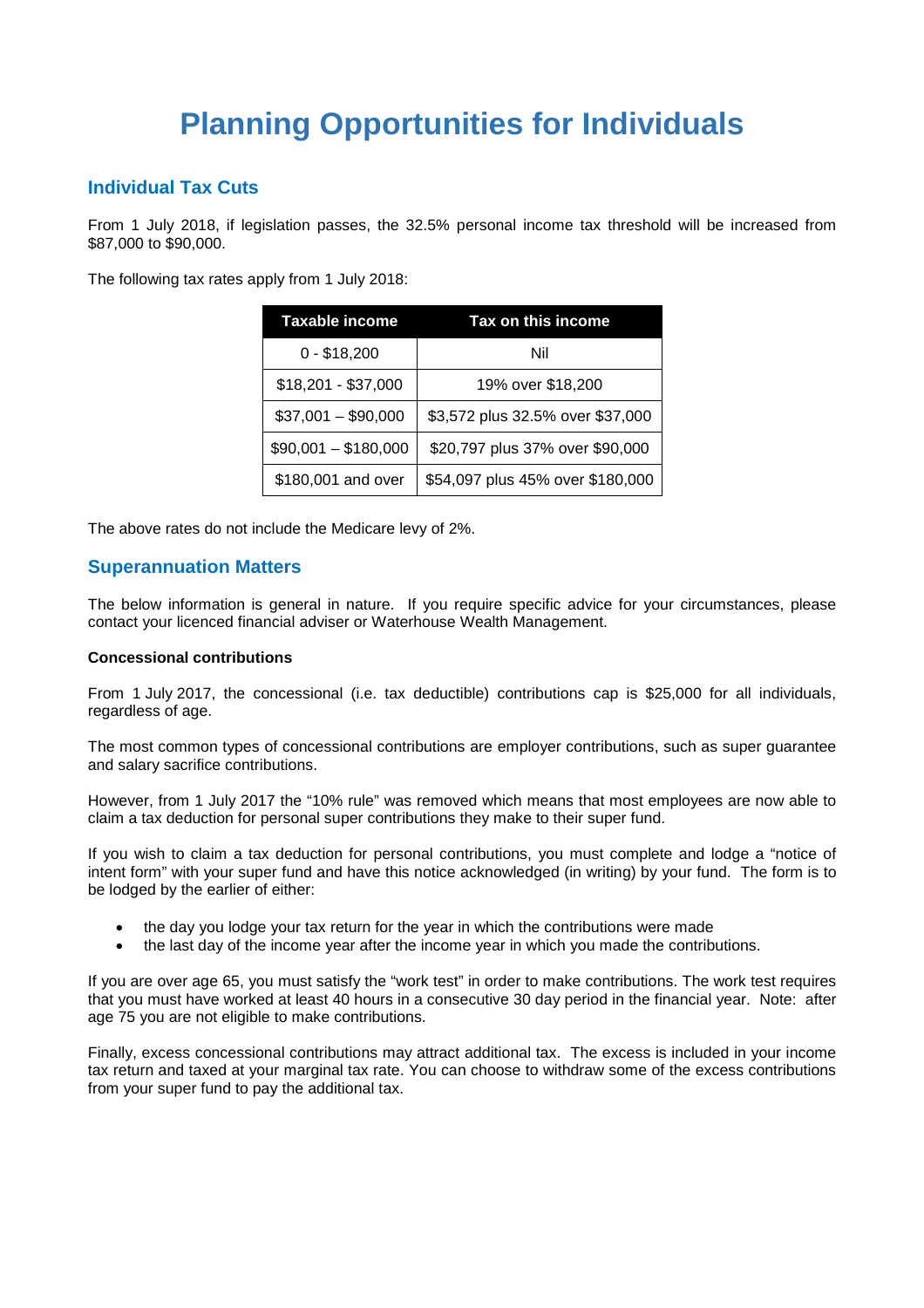#### **Non-concessional contributions**

Non-concessional superannuation contributions are generally those contributions made from after tax dollars and are therefore not tax deductible, nor are they assessable in the superannuation fund.

#### For members aged 65 or over but under 75

Members aged 65 years or over but under 75 may contribute as outlined in the following table:

| <b>Total Superannuation Balance</b><br>(as at 30/6/2017) | <b>Contribution</b> |  |
|----------------------------------------------------------|---------------------|--|
| Less than \$1.6 million                                  | \$100,000 cap       |  |
| Greater than or equal to \$1.6 million                   | Nil                 |  |

#### For members under 65 years

Members under 65 years of age will have the option of contributing \$100,000 per year or up to \$300,000 over a three-year period as outlined in the following table:

| <b>Total Superannuation Balance</b><br>(as at 30/6/2017)              | <b>Contribution and bring forward available</b>                                                          |  |
|-----------------------------------------------------------------------|----------------------------------------------------------------------------------------------------------|--|
| Less than \$1.4 million                                               | Access to \$300,000 cap (over 3 years)                                                                   |  |
| Greater than or equal to \$1.4 million and<br>less than \$1.5 million | Access to \$200,000 cap (over 2 years)                                                                   |  |
| Greater than or equal to \$1.5 million and<br>less than \$1.6 million | Access to \$100,000 cap (No bring-forward period, general non-<br>concessional contributions cap applies |  |
| Greater than or equal to \$1.6 million                                | Nil                                                                                                      |  |

Transitional arrangements apply to individuals who brought forward their non-concessional contributions cap in the 2015–16 or 2016–17 financial years.

If you are over age 65, you must satisfy the "work test" in order to make contributions. The work test requires that you must have worked at least 40 hours in a consecutive 30 day period in the financial year. Note: after age 75 you are not eligible to make contributions.

Finally, excess non-concessional contributions may attract additional tax. If you exceed the cap, you can choose to withdraw the excess contributions and any earnings from the super fund. The earnings are then included in your income tax assessment and taxed at your marginal rate. If you don't withdraw the excess, the excess is taxed at 47%.

For further information regarding contribution caps, please visit the ATO's website or contact us: *https://www.ato.gov.au/super/self-managed-super-funds/contributions-and-rollovers/contribution-caps/*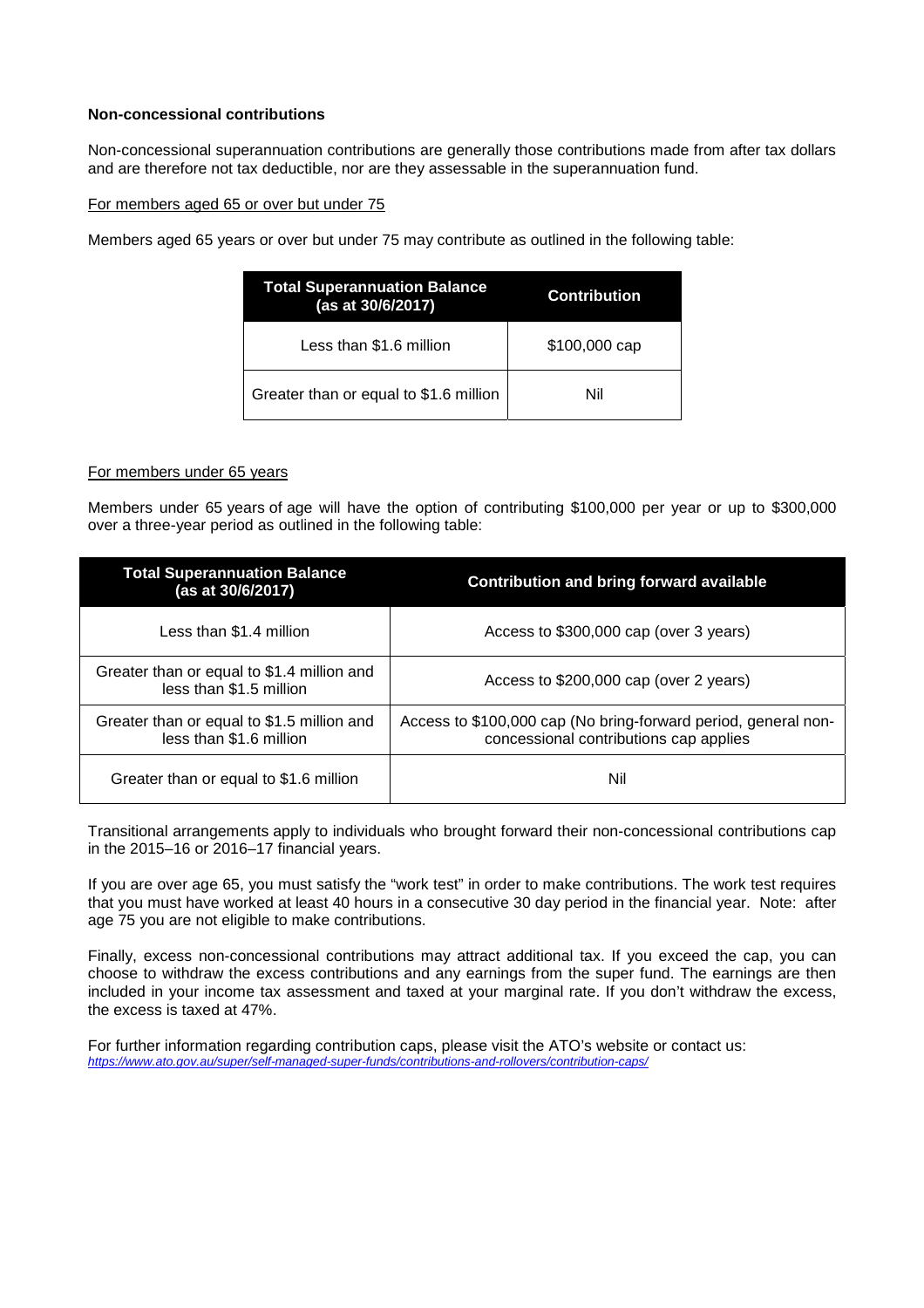# **Taxes and levies**

- **Temporary budget repair levy**  this levy which imposed a 2% tax on taxable income above \$180,000 ceased to apply from 30 June 2017.
- **Division 293 tax** From 1 July 2017, the Division 293 tax of 15% which is assessed to concessional superannuation contributions, will apply to those individuals with income of greater than \$250,000 (down from \$300,000), resulting in overall tax of 30% on the concessional contribution.
- **Medicare levy**  The Medicare levy will remain at 2% (previously proposed to increase to 2.5% from 1 July 2019).

# **Prepayments**

If you have a rental property or other investments (e.g. share portfolio) you are eligible to prepay investment expenses where the period for the expenditure is 12 months or less.

The benefit of prepaying investment expenses is that you bring forward the 2018/19 tax deduction into the 2017/18 year. However, you must bear in mind that the deduction will not be available in the 2018/19 year unless you again prepay the expense for the 2019/20 year, and so on.

Cash flow permitting, you may consider prepaying investment expenses covering a 12 month period, such as interest.

# **Private health insurance rebate**

The 30% private health insurance rebate is an amount that the government contributes towards the cost of your private health insurance premiums, and became income tested from 1 July 2012.

Below are the various income brackets and private health rebate entitlements that apply from, 1 April 2018:

| <b>Single</b><br><b>Families</b> | ≤\$90,000<br>≤\$180,000 | \$90,001-105,000<br>\$180,001-210,000 | \$105,001-140,000<br>\$210,001-280,000 | ≥\$140.001<br>≥\$280,001 |
|----------------------------------|-------------------------|---------------------------------------|----------------------------------------|--------------------------|
|                                  |                         | Rebate                                |                                        |                          |
| $<$ age 65                       | 25.415%                 | 16.943%                               | 8.471%                                 | 0%                       |
| Age 65-69                        | 29.651%                 | 21.180%                               | 12.707%                                | 0%                       |
| Age 70+                          | 33.887%                 | 25.415%                               | 16.943%                                | 0%                       |

*(Source: https://www.privatehealth.gov.au/healthinsurance/incentivessurcharges/insurancerebate.htm)* 

You may therefore wish to review your 2018 income position and, if appropriate, bring forward tax deductions or delay the receipt of income so that you can maximise your health insurance rebate.

# **Salary packaging**

There may be an opportunity to salary package certain work related items that are exempt from fringe benefits tax. This effectively means you acquire the item from pre-tax salary rather than from after tax salary, and may include the following items:

- Portable electronic devices such as mobile phones, laptops, tablets, portable printers and GPS navigation receivers.
- Computer software.
- Protective clothing.
- Briefcases.
- Tools of trade.

You may also be salary sacrificing into superannuation. Note that from 1 July 2017, the annual concessional contributions cap reduced to \$25,000 for all individuals regardless of age. Therefore, you may need to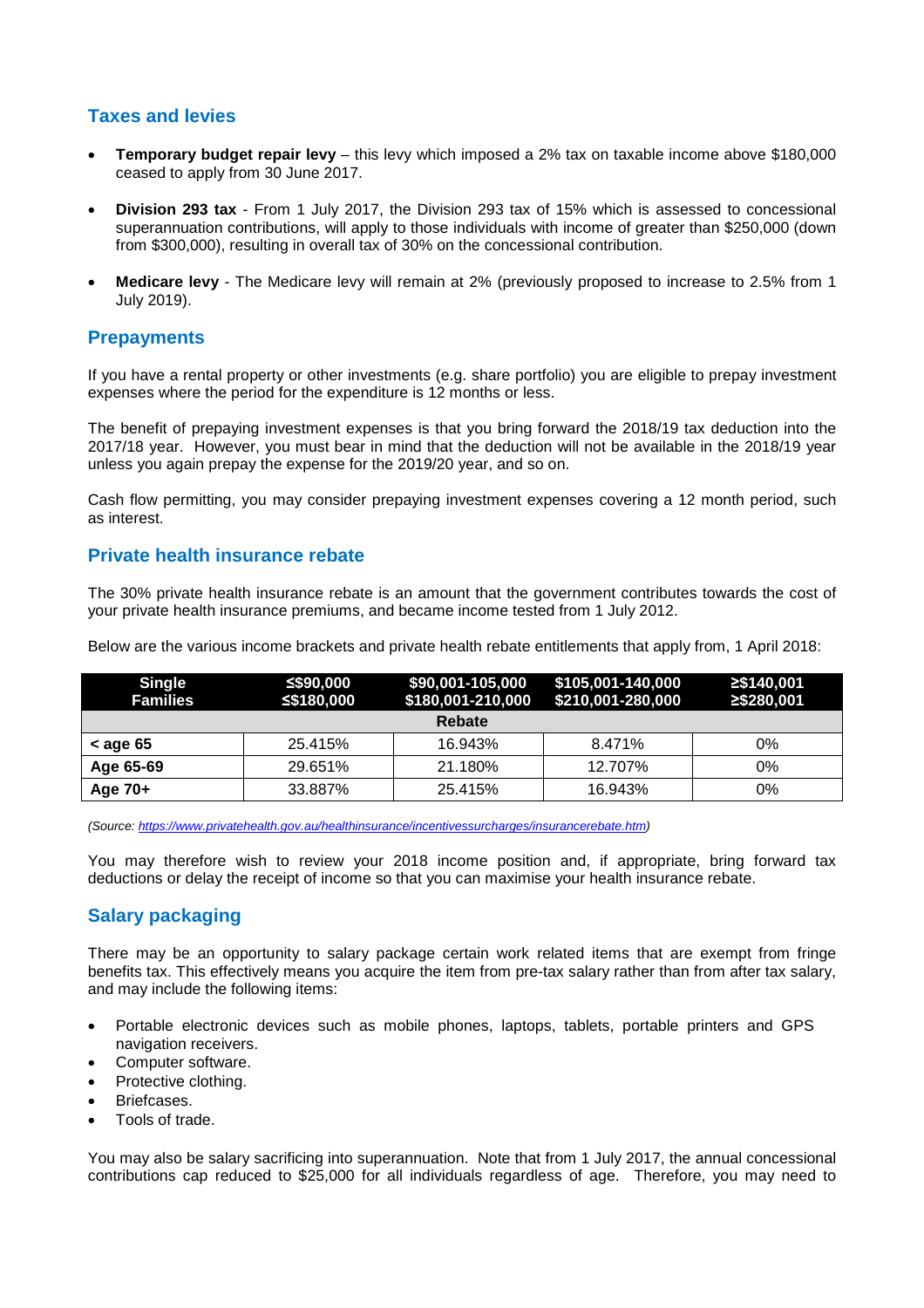review salary sacrificing arrangements to ensure that your total superannuation contributions, including employer superannuation guarantee support, does not exceed \$25,000.

If applicable, you should discuss this with your employer and/or their payroll department.

#### **Excessive self-education expenses**

Normally, if you undertake study that is connected to your work you can claim the costs of that study as a tax deduction - assuming your employer has not already picked up your expenses. There is also no limit to the value of the deduction you can claim. While this all sounds great there are issues to consider before claiming your Harvard graduate degree, accommodation and flights as a self-education expense.

To be deductible, the study must be connected to the income you are earning (either to maintain or improve your specific skills or knowledge), or is likely to result in increased income from existing income earning activities. You cannot, for example, claim study expenses if the main purpose of undertaking the course is to open up a new income earning activity or for a personal research project not related to your work.

The ATO is more likely to target large self-education expenses. For anyone who has completed post graduate study you know that these expenses can ratchet up very quickly, particularly when you add in any other expenses such as books or travel. It's important to ensure that there is a clear connection between your current job or business activity and the expenses you are claiming before you claim them.

#### **Travel related expenses**

Claims for work related travel expenses are a major area of focus for the ATO. The larger the claim the more likely it is that the ATO will take a closer look. If you claim travel expenses, it's important to ensure that you fully understand what's required.

Every year, the Commissioner publishes the reasonable rates for travel expenses when travelling overnight in the course of employment activities – accommodation, food and drink, and incidental expenses. These rates are only applicable if you receive a genuine travel allowance for that travel. If claims fall within the ATO's reasonable amounts, you can deduct travel allowance expenses within Australia without being required to keep full written evidence of all the expenses.

However, even if you can rely on the substantiation exception, you may still be required to show the basis for determining the amount of your claim - that is, you still might need to prove that you actually incurred the expenses, and the expenses were work related.

In order for accommodation and meals to qualify as a travel expense, you need to travel away from your home. The ATO takes that to mean that you're sleeping away from home - not just travelling for the day.

And, just because your employer pays you a travel or overtime meal allowance does not mean that you are automatically entitled to a deduction for travel expenses. You still need to actually incur the expenses.

## **NSW land tax "foreigner" surcharge**

If you are a foreign person who owns residential land in NSW, you must pay a surcharge of 0.75 per cent for the 2017 land tax year and two per cent from the 2018 land tax year onwards.

You may be a foreign person if you are not an Australian citizen.

A foreign person can be:

- an individual
- a corporation
- a trustee of a trust
- a beneficiary of a land tax fixed trust
- a government
- a government investor
- a partner in a limited partnership.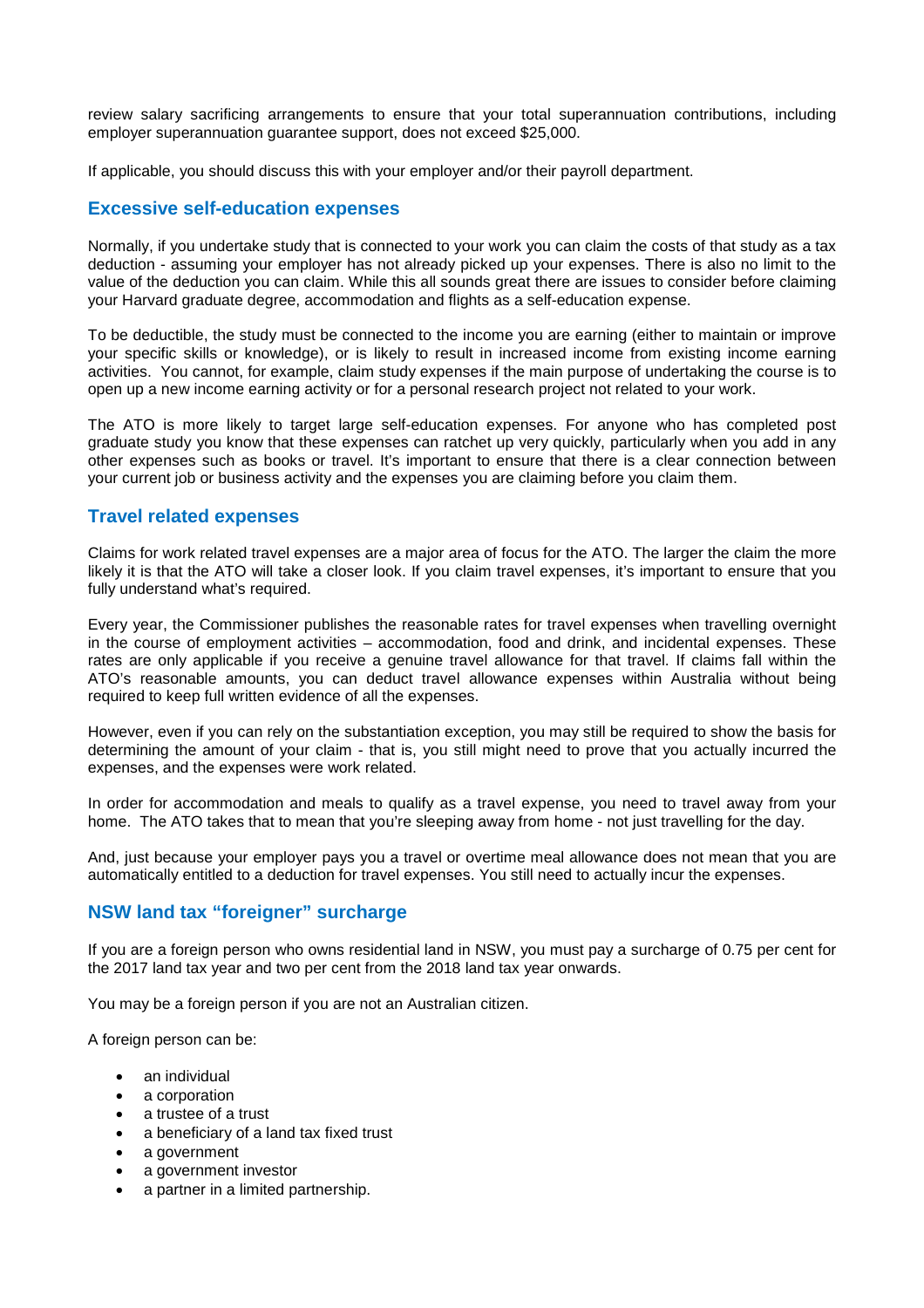Please note, where a discretionary trust has even just one foreign person as a potential beneficiary, the trust may be treated as a "foreign person" and be subject to surcharge land tax.

If you have a discretionary trust and are concerned you may be affected by these rules, please contact us.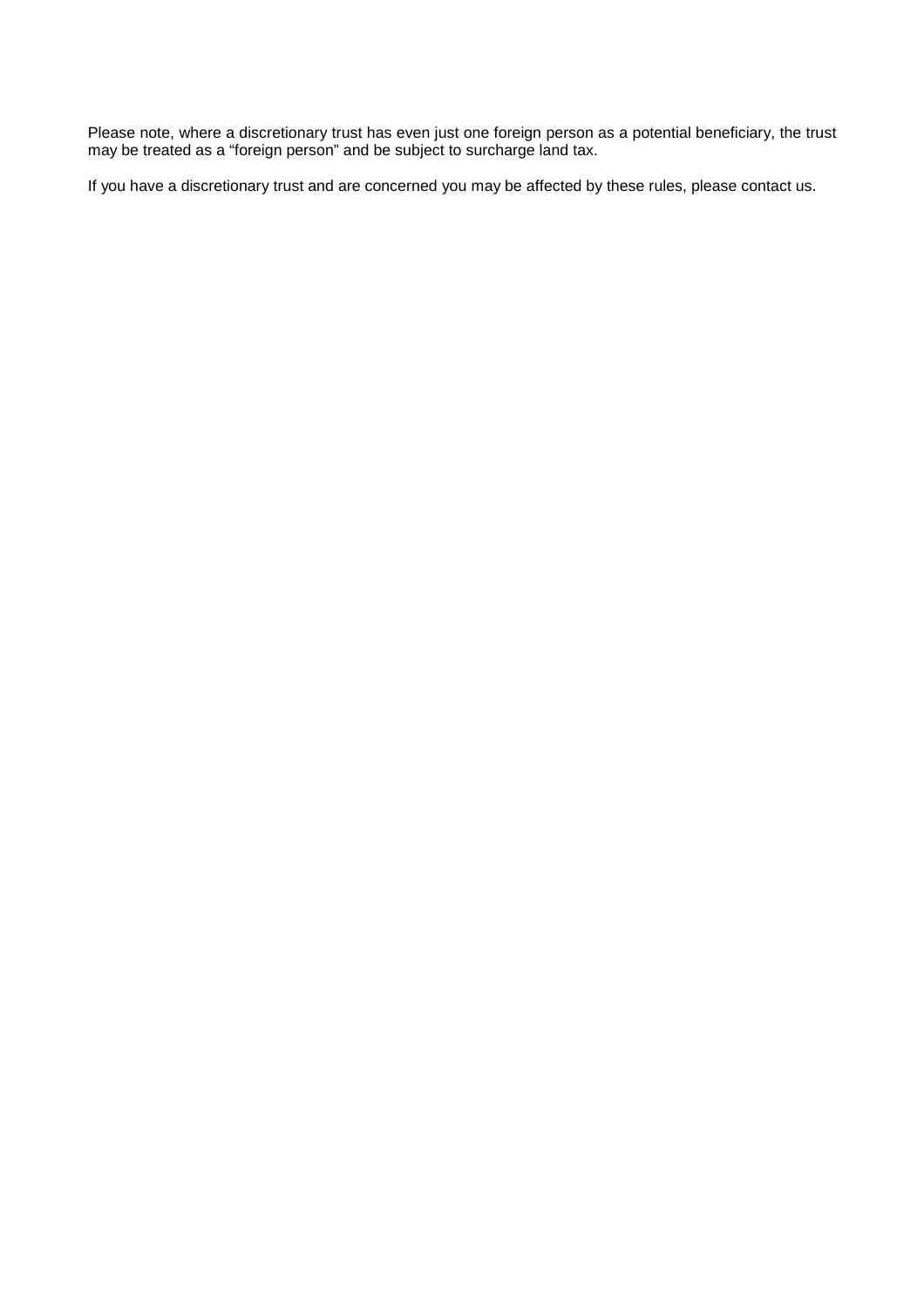# **Planning Opportunities for Businesses**

## **General matters**

The following matters need to be attended to as noted below:

|                                                 | <b>Due By</b>  |
|-------------------------------------------------|----------------|
| Staff superannuation $-9.5%$ gross wages        | 30 June 2018   |
| June quarter Business Activity Statement        | 28 July 2018   |
| PAYG summaries distributed to staff             | 14 July 2018   |
| PAYG Annual Reconciliation forwarded to the ATO | 14 August 2018 |

Note: superannuation contributions for employees need to be received by the respective superannuation funds prior to 30 June 2018 in order to obtain a tax deduction.

# **Superannuation Guarantee (SG)**

The SG rate will remain at 9.5% until 30 June 2021 and then increase by 0.5% each year until it reaches 12%.

| Period                     | Superannuation<br><b>Guarantee Rate (%)</b> |
|----------------------------|---------------------------------------------|
| 1 July 2003 - 30 June 2013 | 9.00%                                       |
| 1 July 2013 - 30 June 2014 | 9.25%                                       |
| 1 July 2014 - 30 June 2021 | 9.50%                                       |
| 1 July 2021 - 30 June 2022 | 10.00%                                      |
| 1 July 2022 - 30 June 2023 | 10.50%                                      |
| 1 July 2023 - 30 June 2024 | 11.00%                                      |
| 1 July 2024 - 30 June 2025 | 11.50%                                      |
| 1 July 2025 onwards        | 12.00%                                      |

We remind you that superannuation for employees is generally calculated by multiplying the SG rate by gross wages (i.e. ordinary times earnings) and is payable by the following dates:

| Quarter                   | Period                  | <b>Payment Cut-Off Date</b> |  |
|---------------------------|-------------------------|-----------------------------|--|
| 1 July - 30 September     |                         | 28 October                  |  |
|                           | 1 October - 31 December | 28 January                  |  |
| 1 January – 31 March<br>3 |                         | 28 April                    |  |
|                           | 1 April $-30$ June      | 28 July                     |  |

Finally, the SG age limit of 70 was removed from 1 July 2013, and employers are therefore required to contribute to the complying superannuation funds for employees aged over 70.

## **Proposed Superannuation Guarantee Amnesty**

On 24 May 2018, Minister for Revenue and Financial Services announced the commencement of a 12 month Superannuation Guarantee Amnesty (the Amnesty).

The Amnesty is a one-off opportunity for employers to self-correct past super guarantee (SG) noncompliance without penalty.

Subject to the passage of legislation, the Amnesty will be available from 24 May 2018 to 23 May 2019.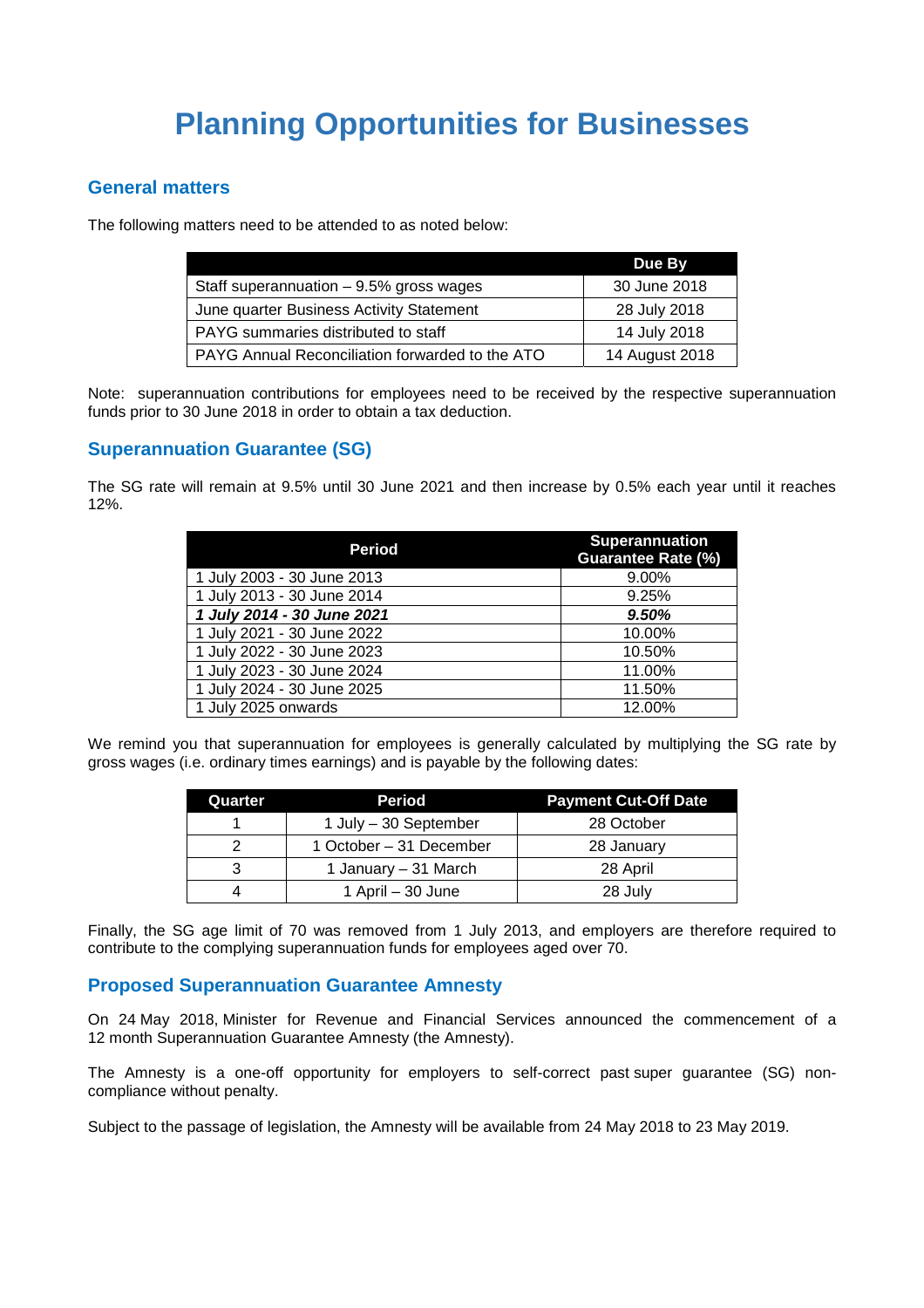Employers who voluntarily disclose previously undeclared SG shortfalls during the Amnesty and before the commencement of an audit of their SG will:

- not be liable for the administration component and penalties that may otherwise apply to late SG payments, and
- be able to claim a deduction for catch-up payments made in the 12-month period.

Employers will still be required to pay all employee entitlements. This includes the unpaid SG amounts owed to employees and the nominal interest, as well as any associated general interest charge (GIC).

The Amnesty applies to previously undeclared SG shortfalls for any period from 1 July 1992 up to 31 March 2018.

The Amnesty does not apply to the period starting on 1 April 2018 or subsequent periods.

Employers who are not up-to-date with their SG payment obligations to their employees and who don't come forward during the Amnesty may face higher penalties in the future.

Accessing the Amnesty is a simple process. If you are able to pay the full SG shortfall amount directly to your employees' super fund or (funds), then complete a payment form and submit it to us electronically through the business portal.

If you are unable to pay the full SG shortfall amount directly to your employees' super fund or (funds), then complete and lodge a payment form and we will contact you to arrange a payment plan. If you chose to, you can start payment before we contact you. This will reduce the GIC you would otherwise have to pay.

*(Source: https://www.ato.gov.au/Business/Super-for-employers/Superannuation-Guarantee-Amnesty/)* 

If you require assistance to determine if your business complies with its SG requirements, or you would like to access the Amnesty, please contact our office.

## **Single Touch Payroll**

Single Touch Payroll (STP) is a reporting change for employers.

It starts from 1 July 2018 for employers with 20 or more employees.

You will report to the ATO payments such as salaries and wages, pay as you go (PAYG) withholding and superannuation information from your payroll solution each time you pay your employees.

STP will be expanded to include employers with 19 or less employees from 1 July 2019. This is subject to legislation being passed in parliament.

You will not need to provide payment summaries to your employees for the payments you report through STP.

 *(Source: https://www.ato.gov.au/business/single-touch-payroll/about-single-touch-payroll/)* 

If you require assistance to determine if your business complies with its STP requirements, please contact our office.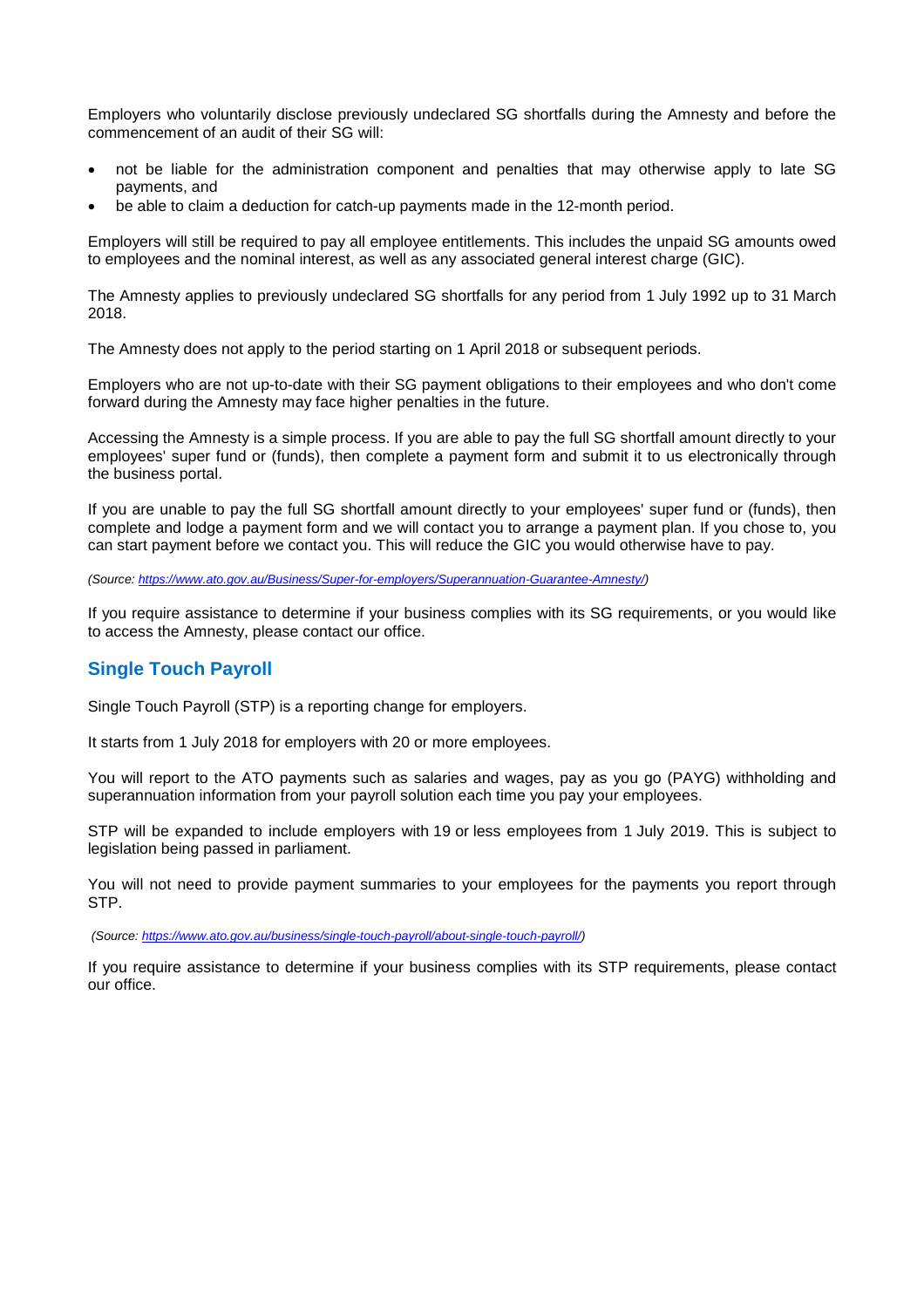# **Individual Tax Cuts**

From 1 July 2018, if legislation passes, the 32.5% personal income tax threshold will be increased from \$87,000 to \$90,000. Therefore you should ensure that your payroll systems are updated to reflect this change.

The following tax rates apply from 1 July 2018:

| Taxable income       | Tax on this income               |  |
|----------------------|----------------------------------|--|
| $0 - $18,200$        | Nil                              |  |
| $$18,201 - $37,000$  | 19% over \$18,200                |  |
| $$37,001 - $90,000$  | \$3,572 plus 32.5% over \$37,000 |  |
| $$90,001 - $180,000$ | \$20,797 plus 37% over \$90,000  |  |
| \$180,001 and over   | \$54,097 plus 45% over \$180,000 |  |

The above rates do not include the Medicare levy of 2%.

#### **\$20,000 immediate tax write-off for business assets**

Until 30 June 2019, if legislation passes, small businesses (i.e. turnover of less than \$10 million) will be entitled to an immediate tax deduction for the purchase of business assets, each costing up to \$20,000 (GST exclusive).

Eligible assets include cars (new or used), machinery, equipment and second hand items. Assets that don't qualify include horticultural plants, capital works (building construction costs etc.), assets leased to another party on a depreciating asset lease, etc.

Multiple assets, each costing up to \$20,000, may be purchased throughout the year.

From 1 July 2019 the write-off threshold is expected to revert to \$1,000 for all businesses.

#### **Small business entity threshold increased to \$10m**

From 1 July 2016, the threshold to access the small business entity concessions increased from \$2m to \$10m enabling more businesses to access the following concessions:

• **Prepayments** - A small business is eligible to prepay business expenses where the service period for the expenditure is 12 months or less.

The benefit of prepaying business expenses is that you bring forward the 2018/19 tax deduction into the 2017/18 year. However, you must bear in mind that the deduction will not be available in the 2018/19 year unless you again prepay the expense for the 2019/20 year, and so on.

Cash flow permitting, you may consider prepaying business expenses covering a 12 month period such as rent, leases, subscriptions, etc.

- **Immediate deductibility for small business start-up expenses** New small businesses can immediately deduct a range of professional expenses required to start up a business, such as professional, legal and accounting advice as well as amounts paid to Government agencies to set up their business entity.
- **Simpler depreciation rules** Choose to pool assets and claim one deduction for each pool. Plus, access to the \$20k accelerated deductions.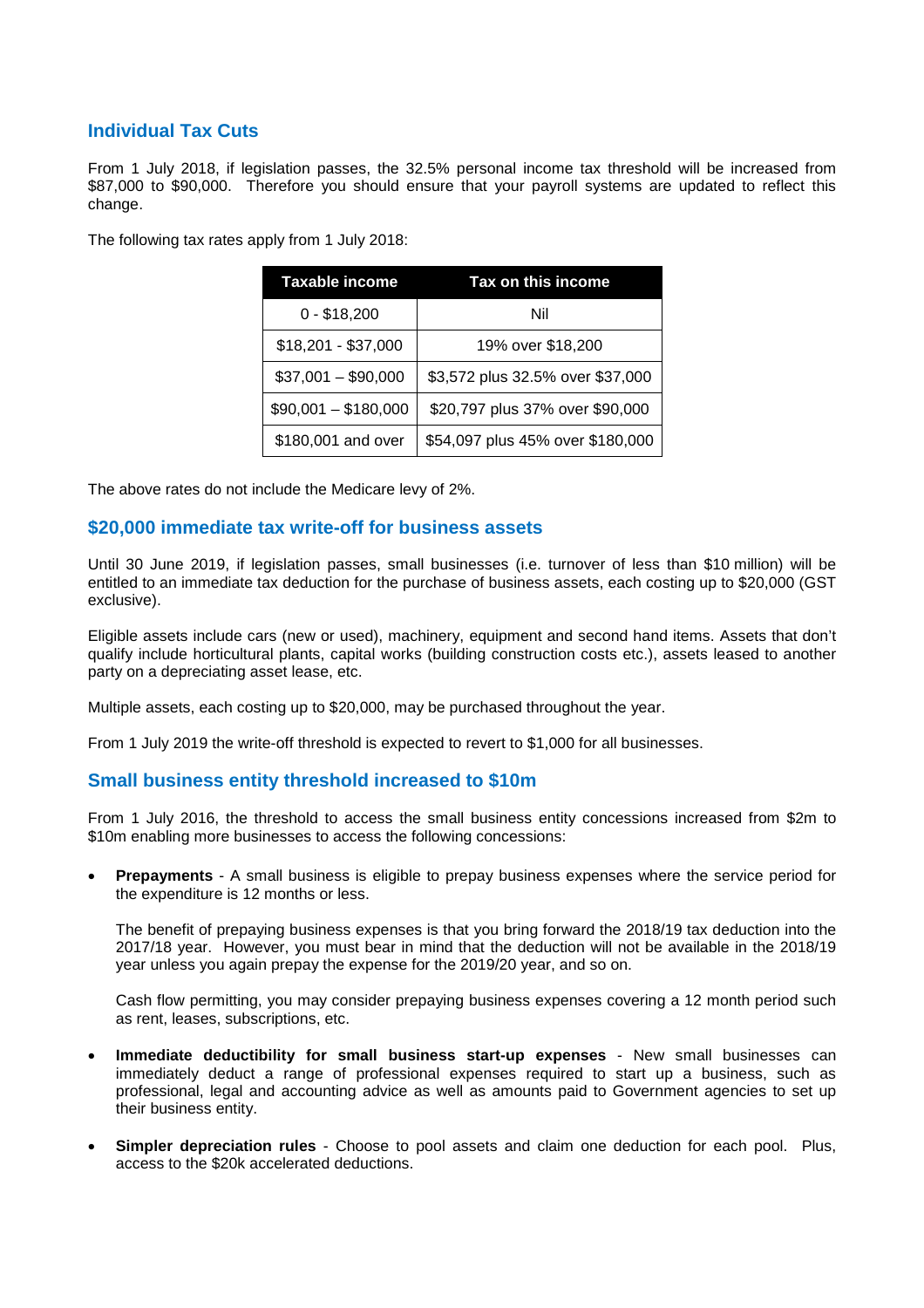- **Simplified trading stock rules** You can choose not to conduct a stocktake if there is a difference of less than \$5,000 between the opening value of trading stock and a reasonable estimate of the closing value of trading stock at the end of the income year.
- **Roll-over for restructures of small businesses** The ability to change your business's legal structure without triggering CGT or income tax implications on transferring depreciating assets or trading stock.
- **Accounting for GST on a cash basis** You can choose to account for GST on a cash basis (i.e. when you receive payment for a sale made). Your business can also claim GST credits when you actually pay for a purchase.
- **Annual apportionment of input tax credits for acquisitions and importations that are partly creditable** - Account for the private portion of business purchases annually rather than on each activity statement. Full GST credits can be claimed for a business purchase and an adjustment made for the private portion of the purchase in a later activity statement.
- **Paying GST by quarterly instalments** You can choose to pay a GST instalment amount worked out by the ATO that can vary each quarter. Annual GST returns are lodged for this method.
- **FBT car parking exemption** An exemption from FBT on certain car parking benefits provided to employees.

# **Payroll tax grouping**

The payroll tax threshold for the 2017/18 financial year is \$750,000, with the excess being taxed at 5.45%.

Taxable wages for payroll tax purposes include, but are not limited to:

- Salaries and wages.
- Allowances.
- Employer superannuation contributions, including salary sacrifice amounts.
- Fringe benefits.
- Payments to some contractors.

The Payroll Tax Act contains "grouping provisions" whereby employers, or a group of related businesses, whose total Australian wages exceed the current threshold are required to pay payroll tax.

Please advise if you would like us to review the grouping provisions in relation to your business structure.

## **Company tax cuts**

From 1 July 2016, the small business (i.e. turnover of less than \$10 million) company tax rate was reduced to 27.5%. The company tax rates are as follows:

| Income year        | <b>Turnover</b><br>threshold | Company tax rate for<br>entities under the<br>threshold | Company tax rate for<br>entities over the<br>threshold |
|--------------------|------------------------------|---------------------------------------------------------|--------------------------------------------------------|
| $2015 - 16$        | \$2m                         | 28.5%                                                   | 30.0%                                                  |
| $2016 - 17$        | \$10m                        | 27.5%                                                   | 30.0%                                                  |
| $2017 - 18$        | \$25m                        | 27.5%                                                   | 30.0%                                                  |
| 2018-19 to 2023-24 | \$50m                        | 27.5%                                                   | 30.0%                                                  |
| $2024 - 25$        | \$50m                        | 27.0%                                                   | 30.0%                                                  |
| $2025 - 26$        | \$50m                        | 26.0%                                                   | 30.0%                                                  |
| 2026-27            | \$50m                        | 25.0%                                                   | 30.0%                                                  |